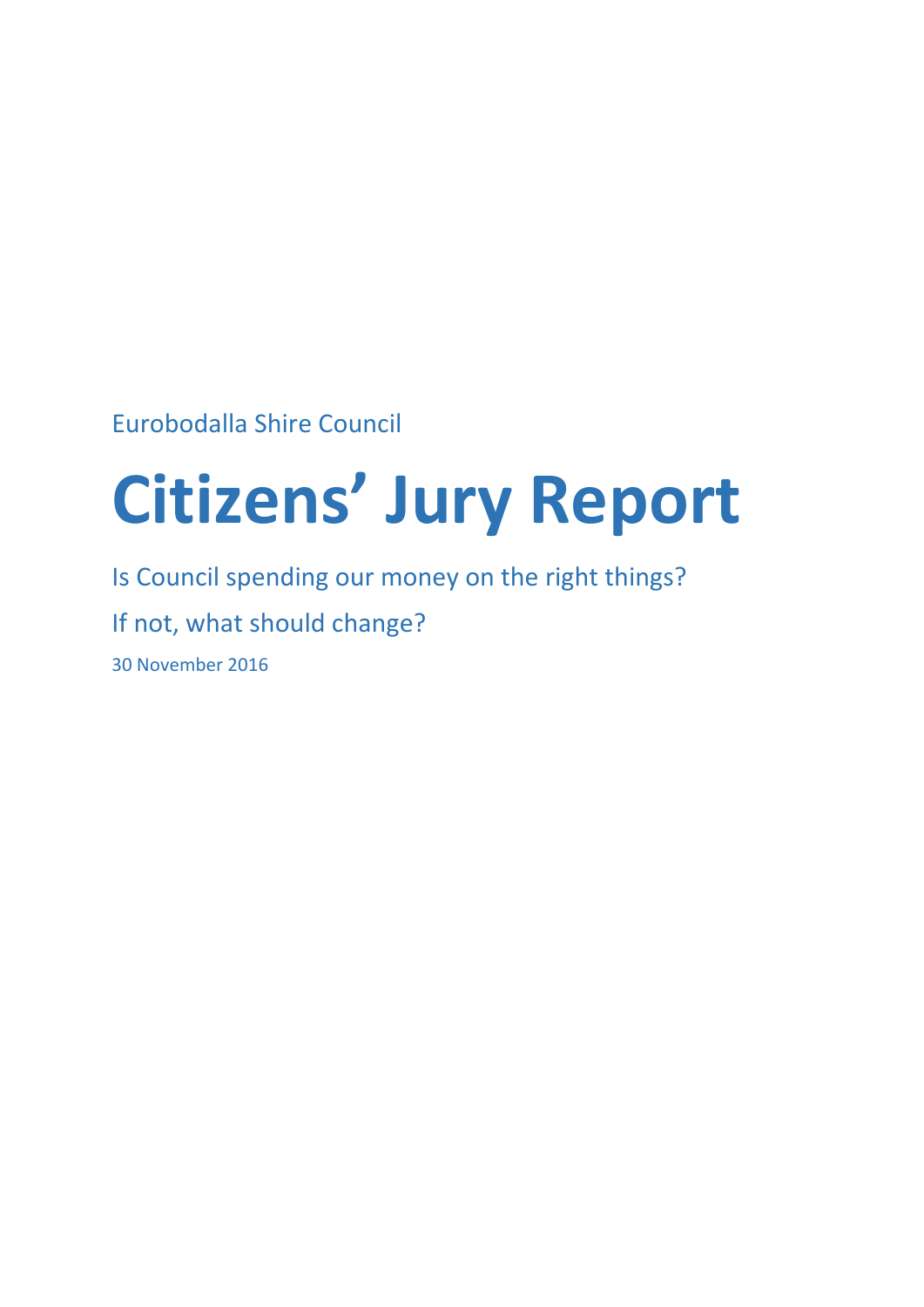## Introduction

We are pleased to present this report and would like to acknowledge the commitment that has been made by Council in undertaking the Citizens' Jury. We have appreciated the opportunity to learn more about our Council, the work they do, the responsibilities they have and the issues and challenges they face daily. In seeking to respond to the question they provided, we have tried in good faith to reply with frankness. In return, we expect that our recommendations will help shape the future decisions and directions of Council.

Throughout this report we seek to convey a majority view that Council is broadly meeting the needs of the community and therefore is generally spending our money on the right things. We acknowledge the outcomes of the recent local government amalgamations and that the Eurobodalla Shire remains intact. We believe this reflects the ability of the Council to manage resources to preserve our unique community identity. We want this to continue, however, there are a number of areas where we see opportunities for improvement or refinement and have made specific recommendations. These areas are:

- Employment, Economic and Business Development;
- Aboriginal and Broader Community Involvement;
- Community Services:
- Environment and Rural Lands;
- Long Term Vision and Innovation;
- Advocacy and Facilitation;
- Pathways;
- Roads, Rates and Rubbish; and
- Arts Development.

There are also overarching comments we would like to make, firstly around communication and community engagement. We believe this Citizens' Jury is a good indication that Council wants to hear from the community on a variety of issues and we think this is a positive first step towards developing a culture of openness and consultation.

Many jurors acknowledge how much we learnt about Council during this project. This shows how important it is for Council to continue efforts to communicate widely and through a variety of means to ensure that people really know and understand what is being done in our community. We note that the Staff Jury's report also made recommendations around communication and feel this shows the importance of this for future consideration.

We want local people to know about (and be given) the opportunities to contribute to Council decision-making. This Jury was an example of how well Council can engage people actively in making good decisions and not just in presenting us with a pre-determined outcome.

We found the question we were given broad and challenging. It was difficult to express our recommendations in monetary terms and we have sought to avoid presenting this report as a set of wish-list items. We acknowledge the need for Council to make trade-offs given limited resources. While we have not fully articulated specific trade-offs, where we have made recommendations we implore Council to look at any means to innovate to achieve recommended outcomes. Where additional funding may be required we encourage Council to explore and engage with the community around generating additional income or reducing expenditure.

With regard to federal, state and local government responsibilities, we acknowledge that this is a highly complex area and difficult for us as non-experts to navigate. We have sought to shape our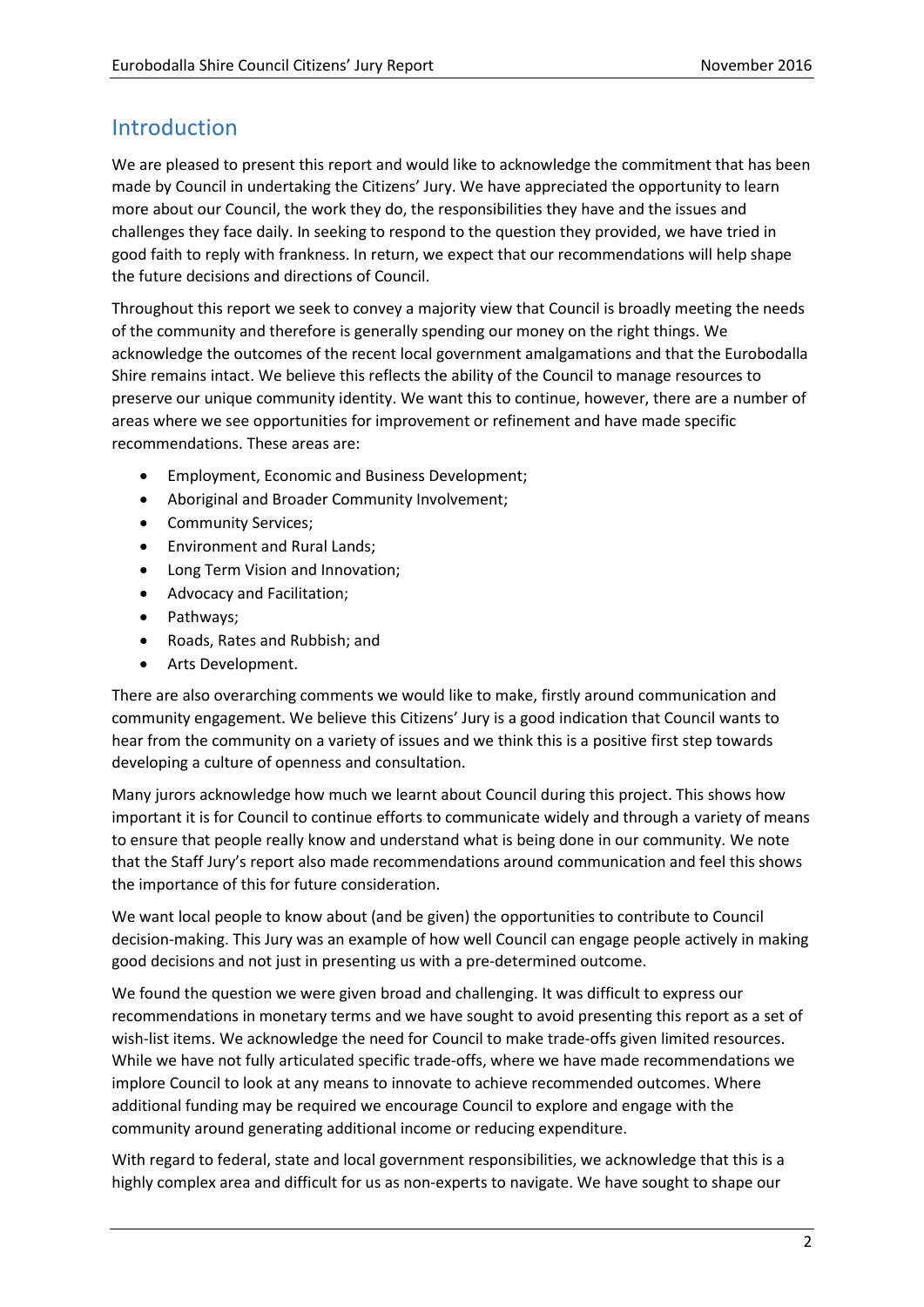recommendations based on our understanding of Council's role. We ask that Council accept the intent of what we are trying to achieve. Where it may transpire that our recommendations relate to other tiers of government, Council should advocate on our behalf if direct action is not possible.

Across all our discussions, there was a common theme of the value we place in the natural environment. We have consistently placed this at the heart of our deliberations and Council should embrace this core value in their own day-to-day operations. We also note that Council must be mindful of a quadruple bottom line (environment, social, economic and culture) when making their decisions.

We must acknowledge the importance of the local Aboriginal community and sought to have their additional input but recognise the cultural challenges around engagement with this important part of our community. This demonstrates the need for respectful consultation with Aboriginal people. We acknowledge there was no Aboriginal Jury member.

We note that there some areas which are important for the local community where we have not had opportunity to fully deliberate (due to time constraints or access to adequate information) to the level where we felt comfortable making definitive recommendations. We note these areas to include (but are not limited to):

- Future direction of the Moruya Airport;
- Provision of disability services and other accessibility issues;
- Public transport; and
- Specific capital works and infrastructure projects such as the Batemans Bay Pool.

The jury would like to make special mention concerning the lack of depth of our considerations on the topic of disability services. This is an oversight that the jury sincerely regrets. As we reached our final sessions, this oversight became apparent and while some attempt was made to examine this area, it was decided that we lacked the time to give it the consideration it deserved. We hope this serves as a reminder to us all how easily a section of our community can become invisible and how we must all charge ourselves with the duty of ensuring everyone is represented in community consultation efforts. Where we could, we have tried to acknowledge the needs of disability services within the other topics on which we have made recommendations.

In relation to public transport, we note as a general view that we believe this is an area of great importance that is underserviced.

There are also several issues on which we could not come to agreement. We trust that Council will understand that these issues are divisive, contentious and ongoing. Council is advised to provide safe fora for the free exchange of views on these issues by the community with the view to achieving further clarity and hopefully eventual consensus.

Specifically, this included the issue of flying fox dispersal and approval for the Huntfest event. In relation to these two issues, the Jury has only made one recommendation, however we note in principle the diverse opinions around both matters. Both issues demonstrate the need for high quality community engagement and for consideration of potential environmental impacts above all else.

We would encourage Council to review or develop (and then communicate) a clear set of criteria for approval of local events and for funding of clubs and organisations. We appreciate that this needs to occur within legislative and policy constraints but encourage Council to work within a framework that ensures the decisions they make best reflect the wishes of the local community. We hope this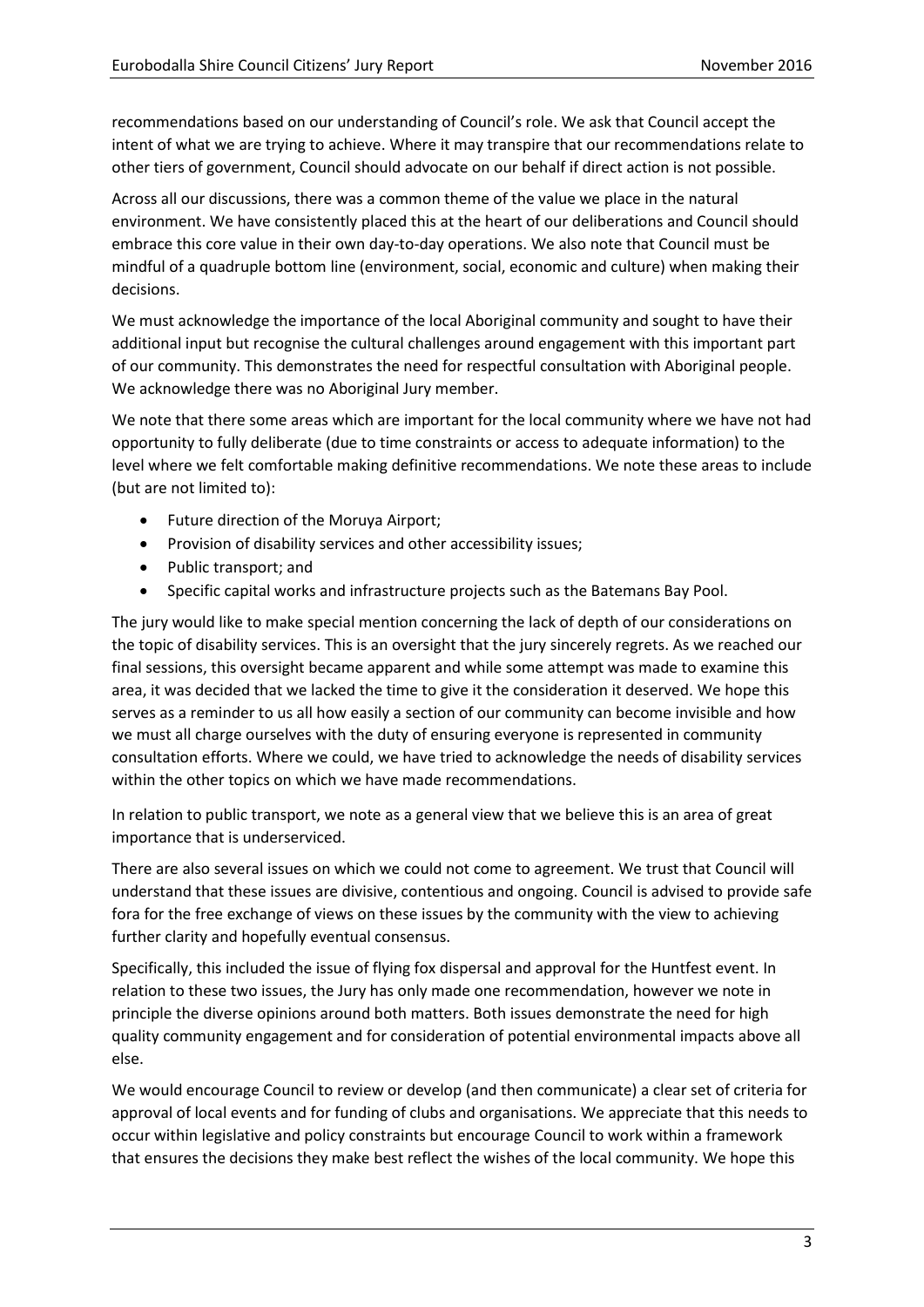ensures that Council is empowered to act in a way that is mindful of, and responsive to, community concerns and social impacts.

In making our recommendations we note that they have been generated with the assistance of a range of information sources including:

- The Briefing Book prepared by Council as an initial stimulus;
- Responses to information requests we made at Jury meetings;
- Expert speakers as initially provided as well as those we further requested input from;
- Submissions from the public received through the process newDemocracy ran; and
- The Staff Jury Report.

We appreciate that this report cannot possibly reflect the full extent of discussions the Jury had. We have tried to ensure clarity in each of our recommendations but accept that there may be specific areas where our deliberations are not captured in detail. This should not detract from the recommendations we are making. We would like to suggest an ongoing role for those members of the Jury who are able, to act as a resource panel or sounding board for Council as they consider the potential application of what we have recommended. We would be pleased to provide ongoing representation and advice to Council and to continue discussions that might provide clarification or elaborate on the complexities of the report.

As an outcome, we hope this Jury process provides an opportunity for Council to adopt a change in their own culture that embraces possibility and diverse perspectives in relation to how they meet the needs of the community.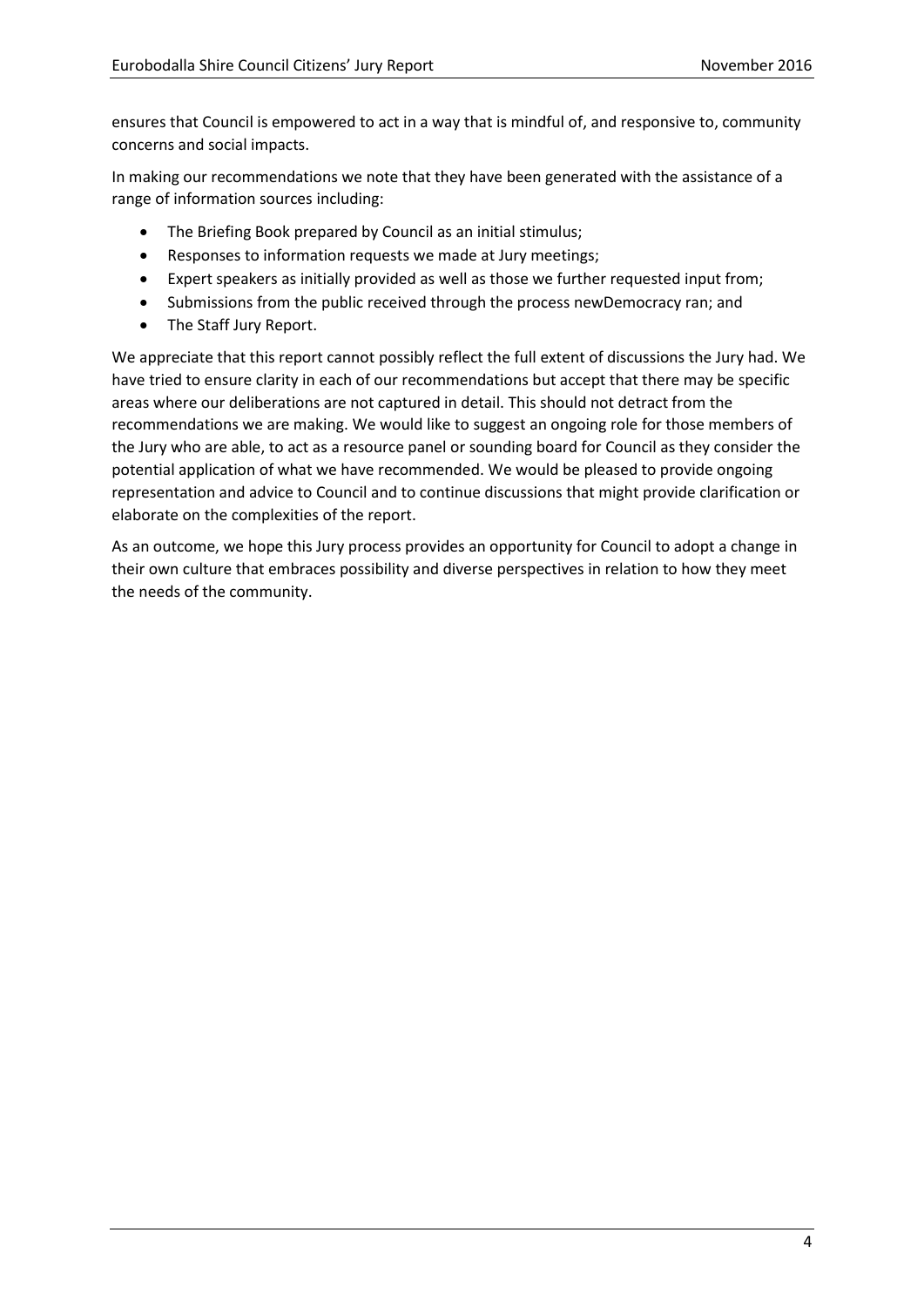# Employment, Economic and Business Development

We want Council's existing effort to continue but also note that Council should expand existing programs in these areas.

Eurobodalla's population is sparsely distributed across a large land mass. In order to have sustainable economic growth, we need more people, businesses and opportunity. The flow on effect being job creation. The Jury want people to remain, living and working in the Shire particularly young people.

Eurobodalla Shire needs a more agile and diverse economy to reduce dependence on tourism. If people are going to move and live here with their children there needs to be more investment in the knowledge economy. Knowledge is key, and is the future of economic growth. This would also include broadening opportunities for young people in areas such as Council and other traineeships and apprenticeships that can lead to ongoing employment. This needs to be supported by high speed, affordable broadband access.

Eurobodalla needs to broaden our industry appeal and attract additional investment in clean technologies which would include pursuing and developing eco-tourism opportunities as they are one of the major employment and economic drivers in this region. This would be in line with keeping the environment pristine and attracting money to the area.

- 1. Council should provide incentives for business to establish or relocate to Eurobodalla such as temporary rates relief or concession.
- 2. Council should continue to partner with Chambers of Commerce and support initiatives such as the collaboration of all Chambers on Shire wide initiatives.
- 3. Council to continue to advocate for ultra-fast broadband (one Gigabit per second or higher) across the whole Shire that meets the needs of the knowledge economy into the future.
- 4. Council should consider the needs of the community as a whole in making business and economic development decisions.
- 5. Council should investigate opportunities in clean technologies that could be on sold to other shires and communities.
- 6. Council should provide support and opportunities for creation of local jobs for local youth.
- 7. Council should develop and distribute a 'Red Tape Guide' in plain English to make negotiating Council regulation and setting up business easier. This could be electronic or paper format.
- 8. Provide continued support of the unique identity of each town within the Shire and encourage and incentivise the further development of the aged care, arts and music industries.
- 9. Council to identify partners to establish a 'start-up' hub similar to the Lighthouse Innovation Hub in Canberra.
- 10. Council should seek additional grant funding from other levels of government for economic development programs and infrastructure.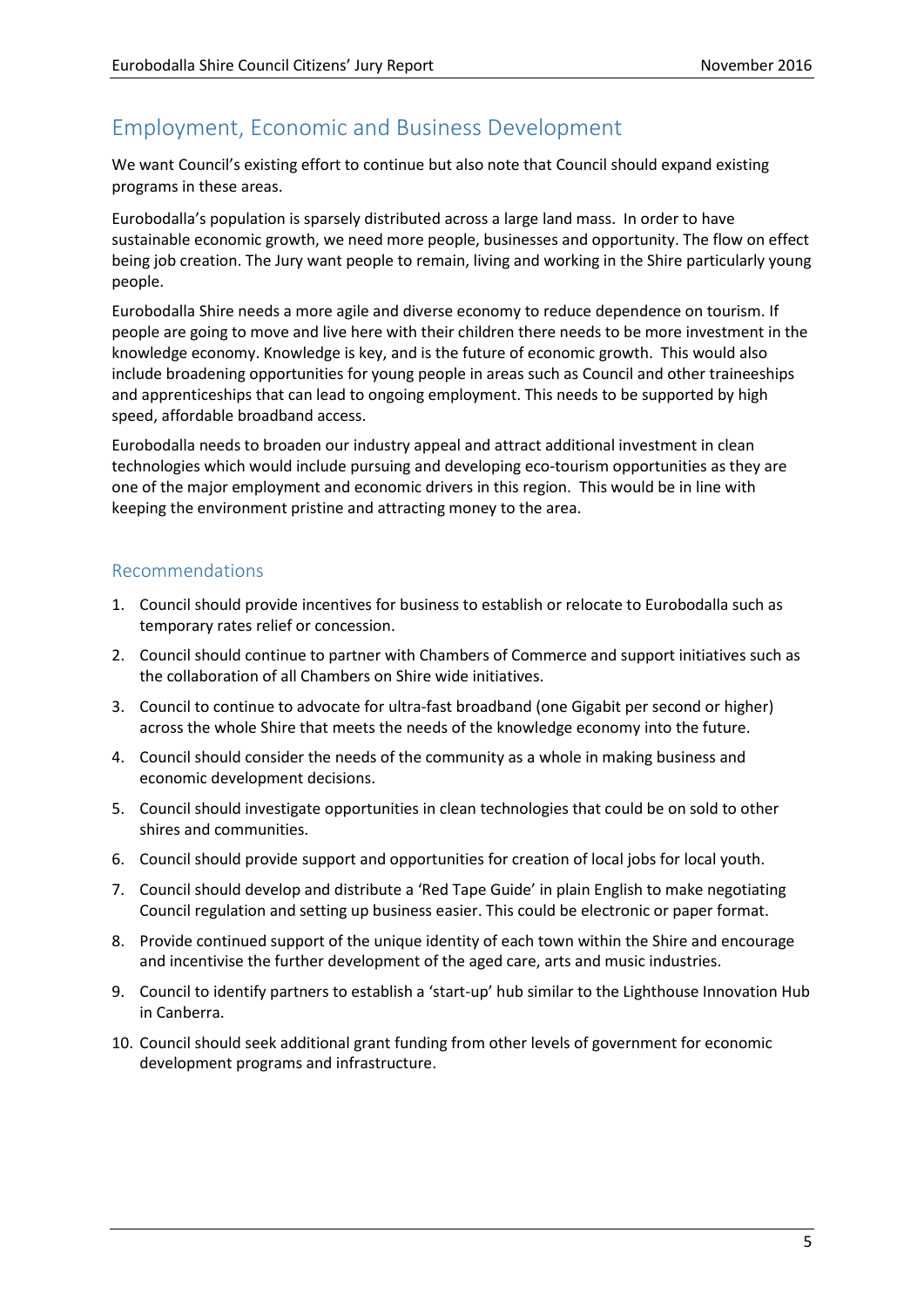# Aboriginal and Broader Community Involvement

Greater recognition and participation in decision making by all members of the community would lead to greater cohesiveness. The community is Council's priority and if people don't feel communicated with and acknowledged, issues as to how decisions are made and money is spent may arise.

Aboriginal and Torres Strait Islander people make up 5% of the Eurobodalla community. The Aboriginal community can face significant barriers in accessing social, health and employment support. To create a harmonious and stable society all members need to have equal access. The Jury would also like to note that there is opportunity for Council to address issues of past neglect that have affected the Aboriginal community.

The Jury acknowledges Council's efforts in collaborating and supporting the community as a whole. However, we believe there needs to be increased communication, consultation and engagement with the whole community. This could be achieved by changing the methodology or model that Council is currently using. This will enable Council to clearly know what the community needs and wants.

- 1. Noting the recent Community Engagement Framework development undertaken and the pending consideration by Council, we encourage Council to improve communication, feedback and involvement with the wider community.
- 2. Council should improve external communication by all media, website, newspaper, radio, television, flyers, post-outs, newsletters, community meetings, online surveys and feedback forums and social media.
- 3. Council should increase community engagement including: quarterly resident meetings with Councillors and Council staff, regular neighbourhood/precinct meetings in all areas to determine capital works required and provide tours of Council facilities.
- 4. Council should continue providing and better promote the option of SMS reporting of infrastructure repairs (Snap, Send, Solve) needed in emergencies.
- 5. Council to continue to recognise the significant contribution that community organisations and volunteers provide in Eurobodalla and create a volunteer resource or referral centre, possibly in a library.
- 6. Council should continue efforts to source state and federal grants in partnership and consultation with the Aboriginal community.
- 7. Council should develop business cases and dedicate resources to working with the Aboriginal community to define specific local needs, for example develop cultural facilities that showcase Aboriginal heritage.
- 8. Council should be a leader in face-to-face reconciliation and recognition of the Aboriginal community.
- 9. Council should continue to fund Aboriginal staff training and staff cultural awareness training.
- 10. Council should refresh and strengthen (make more inclusive) the existing advisory body and undertake face to face consultation with Aboriginal members of the community.
- 11. Council should continue to provide designated Aboriginal traineeships and internships within Council.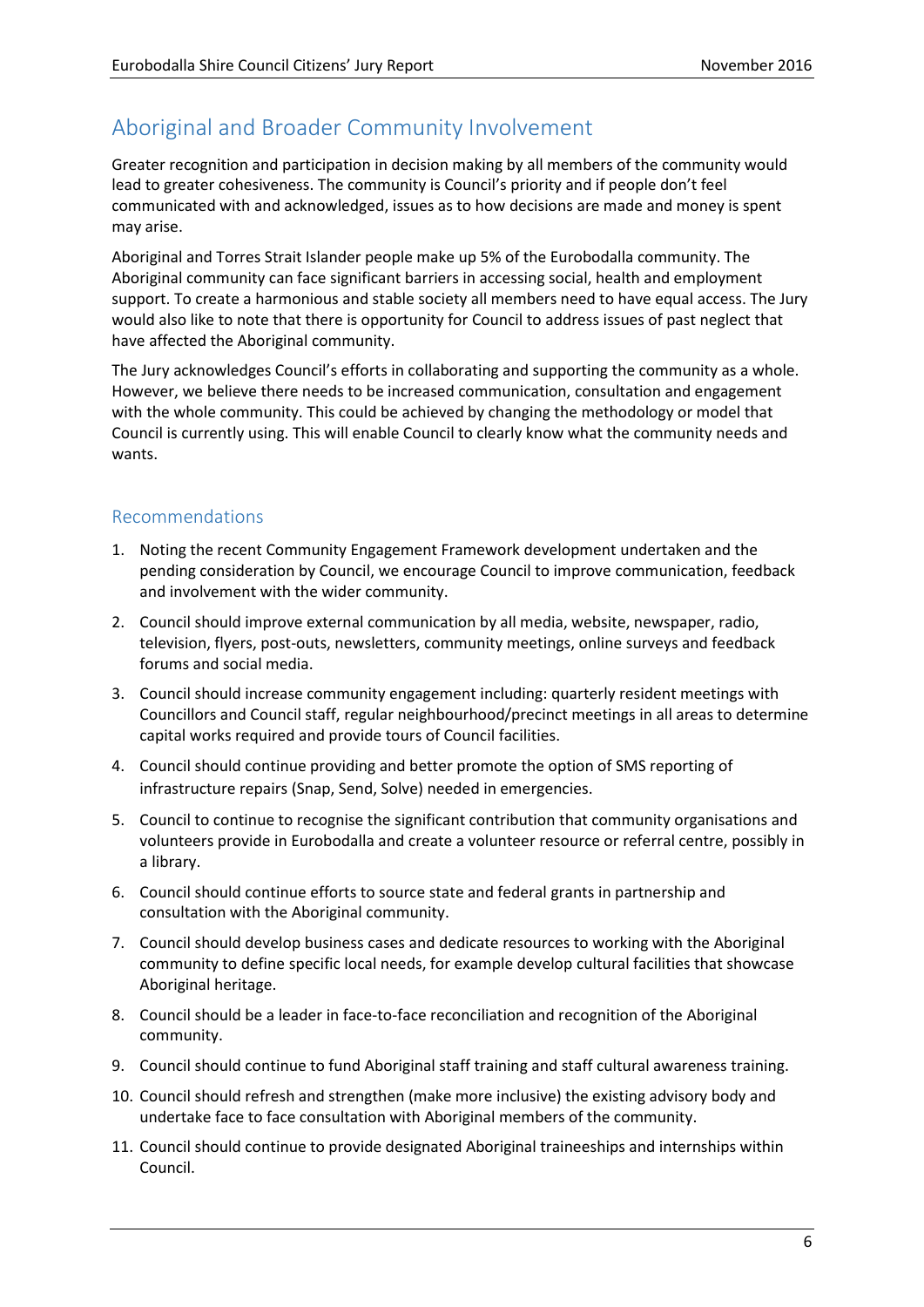- 12. Council must investigate current successful mentoring programs for youth to see if they may be applied in Eurobodalla.
- 13. Council should prioritise recommendations from the existing Aboriginal Advisory Committee.
- 14. Council should further promote existing Aboriginal tour guides and Aboriginal cultural tours.
- 15. Council should continue the establishment of Gateway signage to recognise the aboriginal community/lands and signage to identify local sights of significance.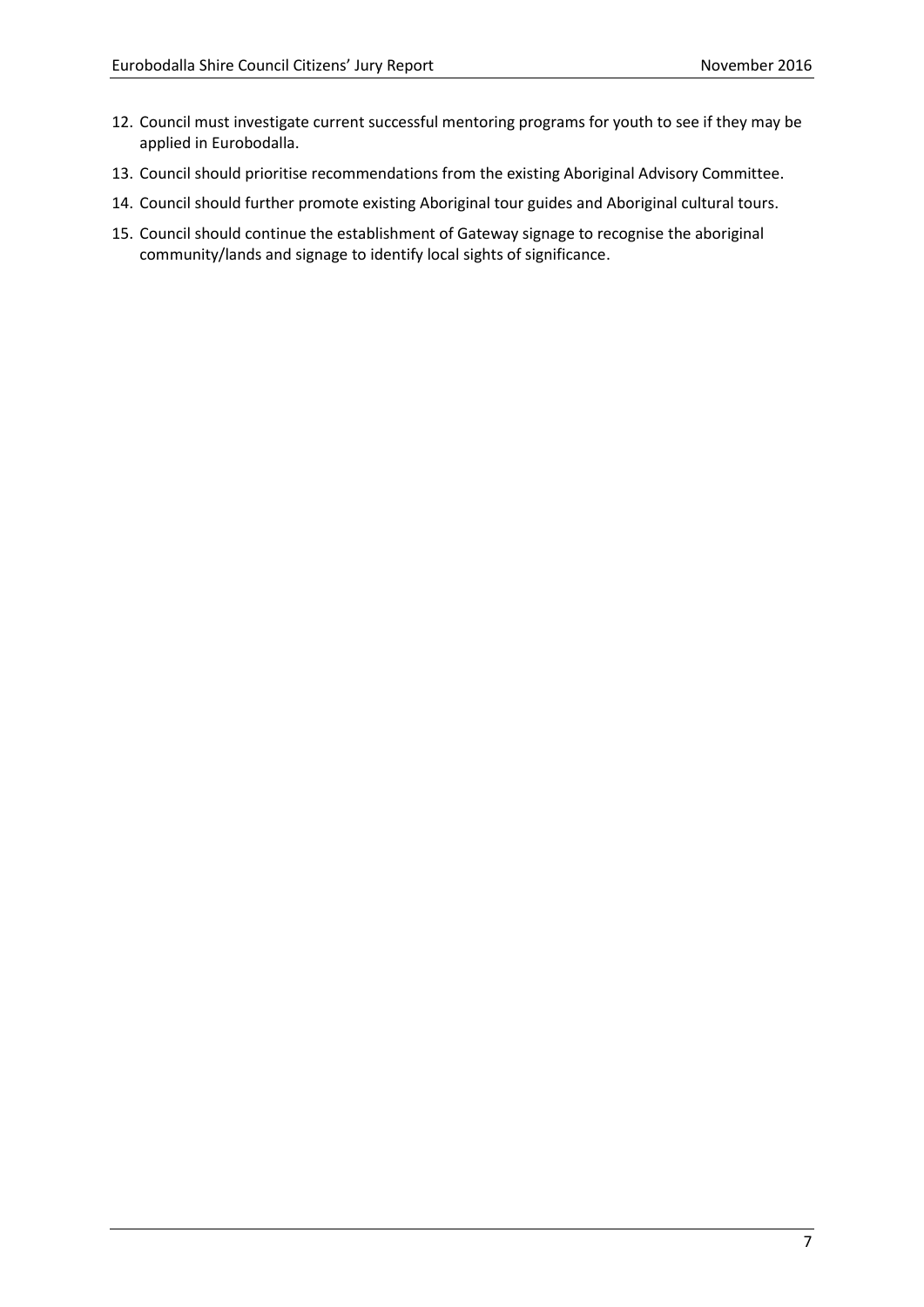## Community Services

This key area includes ageing services, children's services, youth services, disability services and other community services. The jury felt this area is important as community services are about providing liveability and quality of life and also provide ongoing local employment. Our recommendations revolve around Council having a continued role in providing community services in specific ways and areas.

- 1. Council should continue to work with state and federal governments and other organisations to obtain ongoing grants to fund services, particularly in areas where existing grant funding is due to run out.
- 2. Council should review with an aim to continually improve the youth services that are currently provided with a view to providing activity-based youth services that potentially increase the skills of local youth. This may include knowledge sharing with other local councils.
- 3. Council should also investigate costs and opportunities to facilitate ease of transport for youth to attend activities. This could potentially involve partnerships with local clubs and businesses to provide vehicles and/or other financial support.
- 4. Council should continue their current high quality of work around encouraging volunteers to work with the aged, frail, and lonely.
- 5. In relation to the NDIS Council should continue to act as a potential provider of services.
- 6. Council should encourage the establishment of more retirement homes projects to generate additional rates and to support local residents.
- 7. Council to investigate the possibility of a group transport system funded by an annual membership fee for all particularly those that are unable to drive on specific occasions.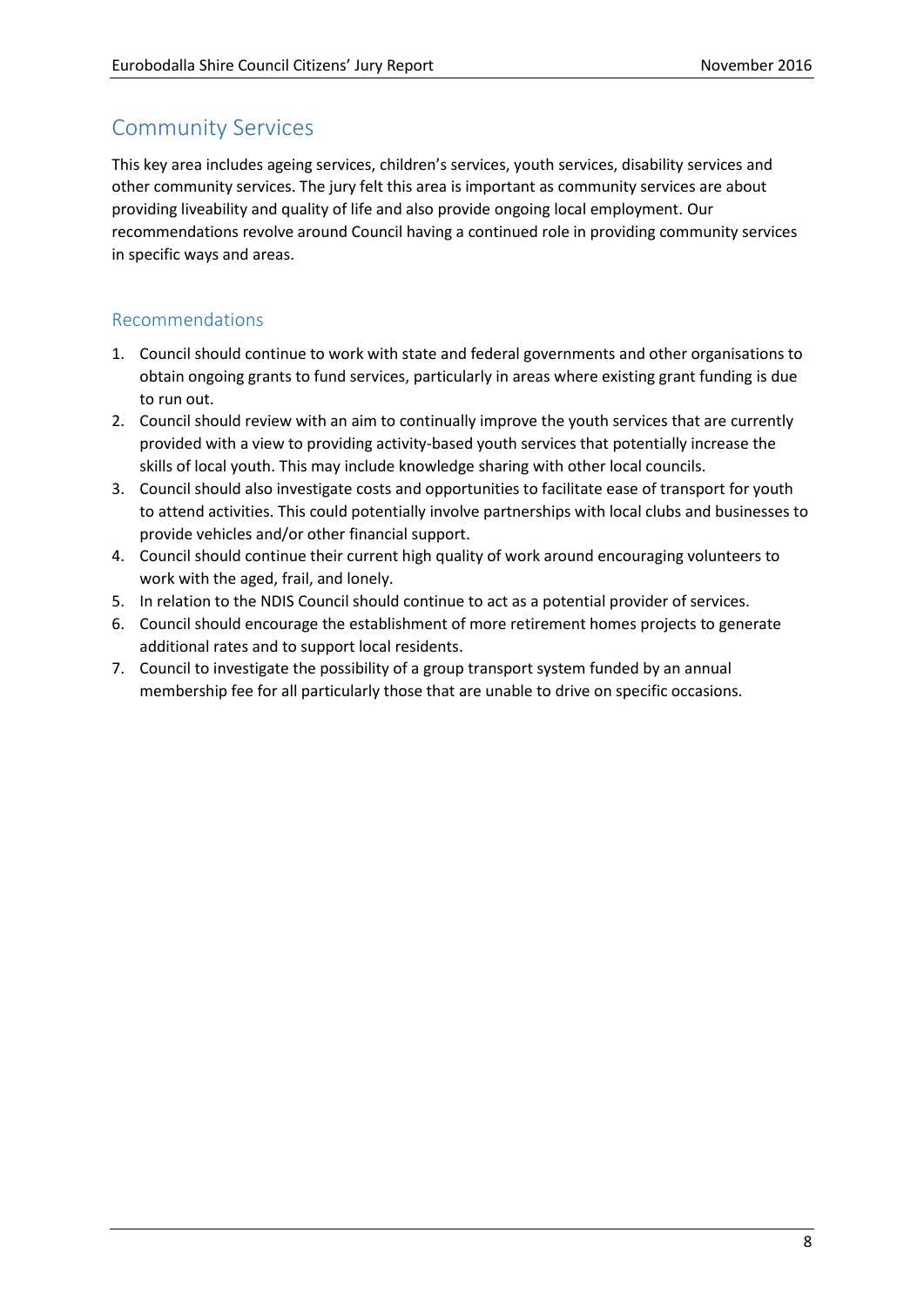# Environment and Rural Lands

Council has an important role of stewardship of our natural environment and therefore our community's quality of life. This example of stewardship needs to be embraced by all stakeholders in the community, in particular farmers, tourism operators, land owners, developers and also residents and visitors.

This includes (but may not be limited to) preservation and/or regeneration of natural landscapes and waterways, protection of native flora and fauna, sustainable use of rural lands, responsibility for future development considering urban sprawl, responsible use of Council land and renewable energy generation methods, for example solar and methane.

We also wish to emphasise the Jury's view that the natural environment is what underpins many of the key areas of recommendations included in this report and as such, its preservation and conservation must be prioritised over individual profit touted as "progress" in any decision making process. The quadruple bottom line (environment, social, economic and culture) is vitally important in this regard.

Council is to be congratulated on the success of its promotion of the Eurobodalla as "unspoilt". The Jury urges Council to demonstrate a genuine intent to keep this promotional image a reality by ensuring environmental concerns take precedence when implementing policies and projects across all areas of administration. For example, by not allowing the environment to bear the externalised costs of development or land use, Council will ensure our natural environment will continue to provide its benefits (such as clean water, air, fertile soil and biodiversity).

Finally, the Jury acknowledges that Council has existing duties and obligation under legislation relating to environmental challenges. We encourage them to consider taking a more proactive role, where they are not already doing so, to make our community resilient to future impacts such as climate change, sea level rise and resource scarcity.

- 1. We note Council has established the Rural Producers Advisory Committee following the adoption of the Rural Lands Strategy. The addition of a dedicated agriculture officer or function within Council will supercharge this growth area. Council should make a budget allocation for this in order to address specific local issues in addition to any resources provided by other tiers of government in the area. This could be funded initially by a small grant and/or by short-term budget sacrifices from other areas that have long benefited from Council support. Developing local agriculture provides infrastructure and services to other industries such as health, tourism, business development and employment, and should be a new focus of economic development and resilience-building for Council.
- 2. Council should support local agriculture that demonstrates sustainable practices. Rates and other charges could be incentive based, so users who manage their land (or water) sustainably receive concessions that recognise the cost savings in services they have provided to the environment and the greater community.
- 3. Council should continue and further develop its collaboration with Aboriginal people and use of traditional landcare techniques (for example possible reduction of bush fire risk without excessive land clearing).
- 4. Council should prioritise support for eco-tourism enterprises. Eurobodalla Tourism could introduce an environmental/sustainability rating or accreditation system on their website.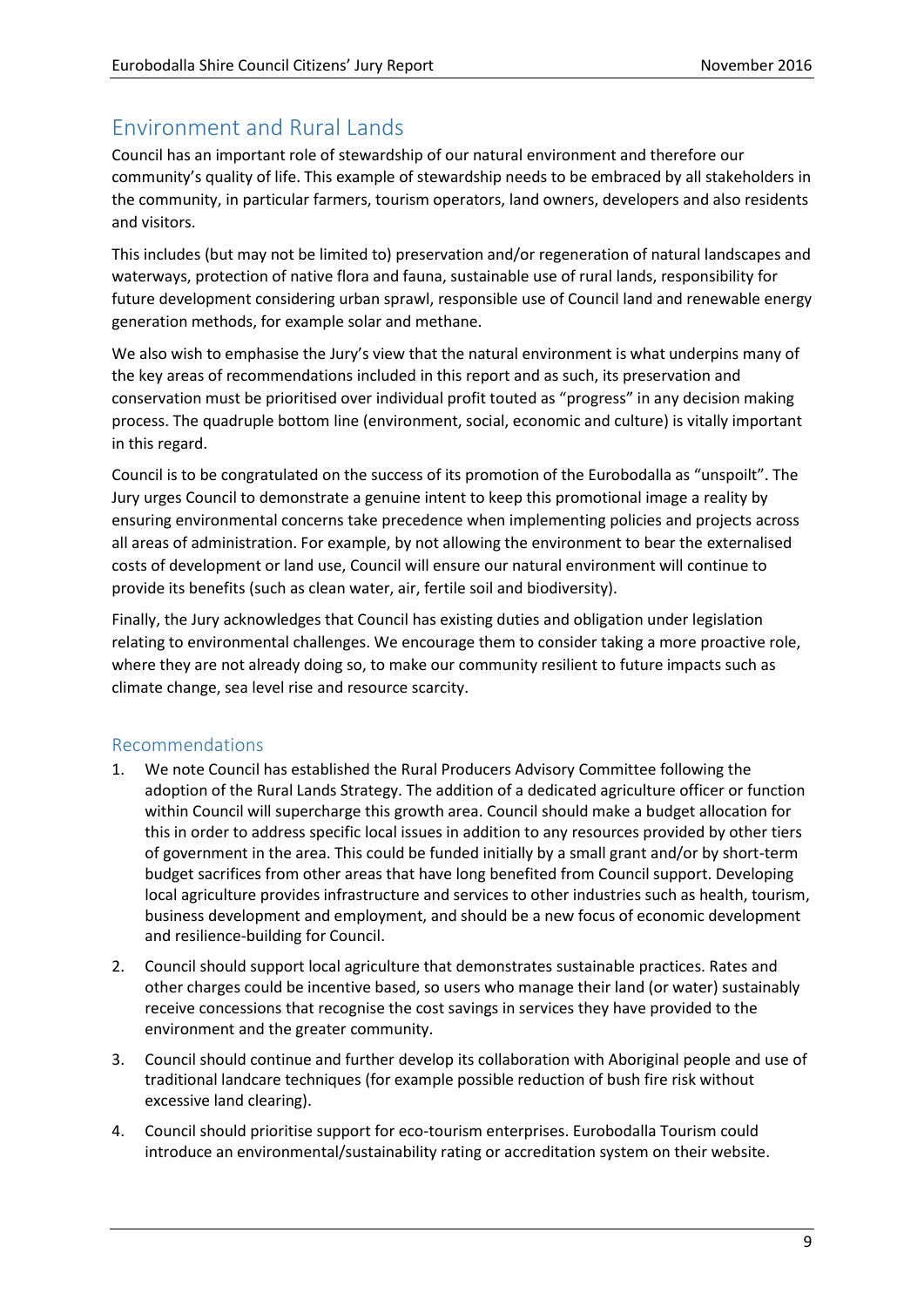Services and advice could be provided to existing tourism operators to make their businesses more eco-focussed.

- 5. We support the consistent application of the LEP and other environmental strategies and plans such that green belts and riparian zones are protected. We encourage Council to resist pressure to compromise on environmental constraints placed on development approvals.
- 6. Within legislative constraints, Council should use what means it can, including fines and charges to discourage non-compliance or unsustainable practices.
- 7. Council should use what leverage it has to push for environmentally responsible logging practices and better use of the timber which is harvested within the Eurobodalla. Council should advocate for the minimum tonnage offered in the next Regional Forest Agreement process.
- 8. Council should ensure any funding allocated to flying fox management should be used in accordance with best practice expert advice. Management plans must demonstrate a realistic chance of delivering positive outcomes for both residents and wildlife.
- 9. Council should continue to explore investment in renewable energy generation and waste used as a resource and/or partnering with other innovators, with the intention of stimulating significant new local industry. We encourage Council to continue pursuing state and federal grant funds to achieve this.
- 10. Council should continue to save power with passive energy standards and move towards greater renewable energy production to use for its own operations. Council should also explore the possibility of contributing excess energy to the grid, if this would be a cost-effective means of generating revenue.
- 11. Council should continue to partner with local business chambers to promote the area as a community actively adopting sustainable land use, renewable energy and reclaiming waste as a resource. Other possible partners include the Southcoast Health and Sustainability Alliance, Local Land Services, Coastcare, other shire Councils leading innovation in waste management and renewable energy generation, farmers and Sustainable Agriculture & Gardening Eurobodalla.
- 12. Where significant community concern is demonstrated, Council should undertake a strong advocacy role in protecting our environment around issues outside of local authority, such as the threat to our waterways posed by mining upstream, potential contamination of land or water by industry in general, the presence of factory fishing trawlers, loss of marine sanctuaries within marine parks or alternative controls for introduced pest species.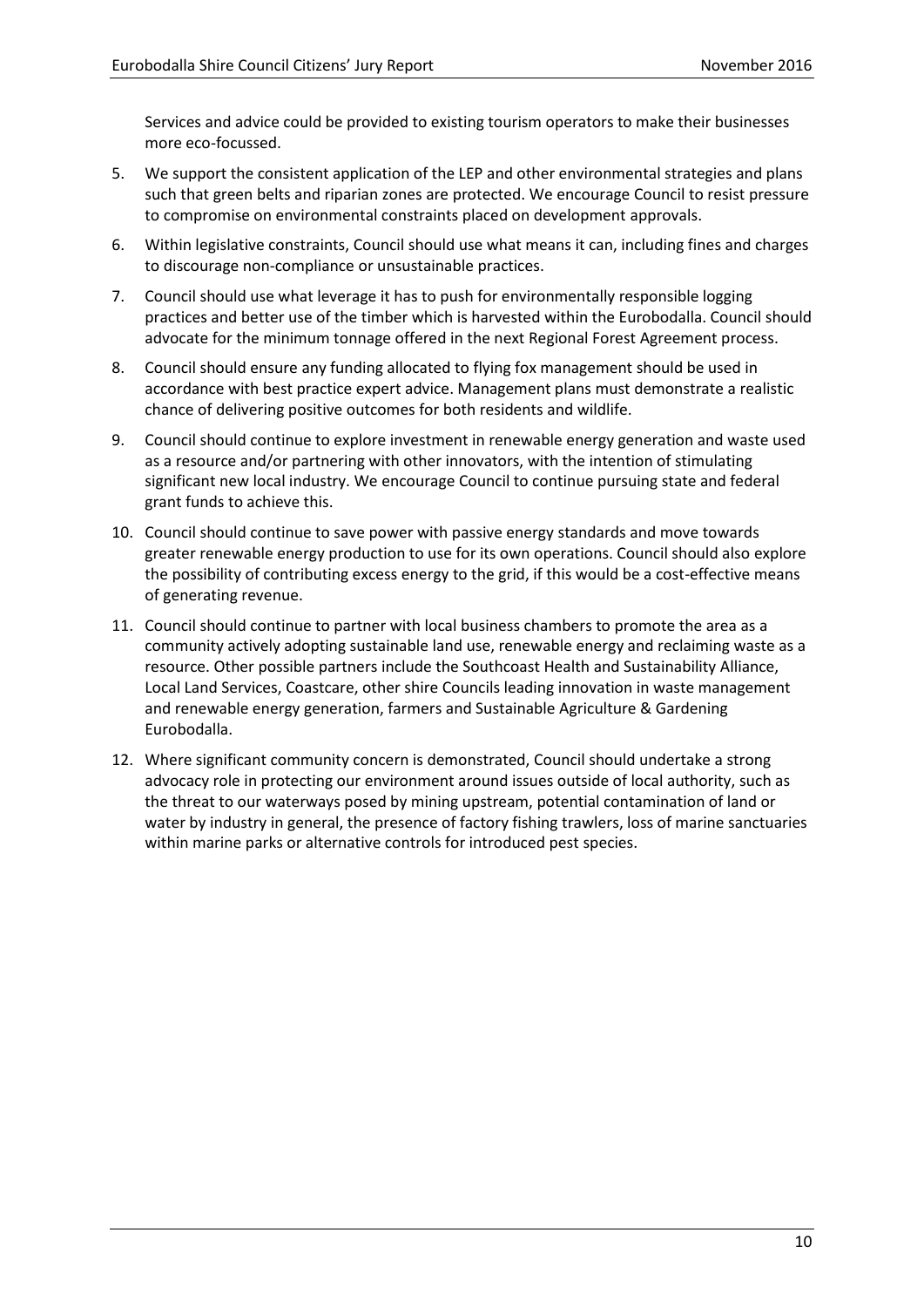# Long Term Vision and Innovation

Through ensuring sustainability while recognising our dependence on the natural environment Council should prioritise the natural environment in all decisions. This includes population growth, minimising land degradation, employment, inclusive community and revenue raising. We encourage seizing opportunities, working smarter in partnership and inviting business innovation, incentives and opportunities. Council is encouraged to be a leader in promoting and using new or innovative technologies. They also should take a holistic innovative approach to the running of the Council and the services it provides and avoid compartmentalisation/silos within the organisation.

The Citizens' Jury feels to sustain Eurobodalla's future we need to keep up with the rest of the country and world, use best practices, maintain Eurobodalla's image and unique character, grow economic development, create revenue and tap into the richness of the community.

Council should lead by example - If they are innovative, it encourages the current community to do so and attracts outside innovative thinkers.

- 1. When reviewing their Community Strategic Plan Council should research and incorporate industry best practice.
- 2. Council should continue researching ways to become more sustainable and environmentally selfsufficient.
- 3. Council should provide incentives to increase the self-sustainability of buildings and houses i.e. passive energy ratings.
- 4. Council should adopt new strategies that have been proven successful such as are outlined in the ACELG document on Innovation.
- 5. Council to have an innovation week or expo, for example engage with the community for innovative ideas, talk to schools and students about what they see as innovation or have an innovation competition within high schools.
- 6. Council to should create a "think tank" for innovative ideas drawn from local residents eg retired researchers, academics, business people etc.
- 7. Council should continue partnering with local business and non-profits/community organisations to undertake research projects that explore alternative energy, enhanced telecommunications services and eco-tourism.
- 8. Council should investigate revenue opportunities through use of waste facilities to generate income and or energy source, eg incorporating methane collection; recycling of plastics into viable resource.
- 9. Council should consider training for staff to develop innovative thinking skills which may encourage smarter work operations.
- 10. Council should seek to access the knowledge and skills held within the local community to implement innovative approaches to local challenges.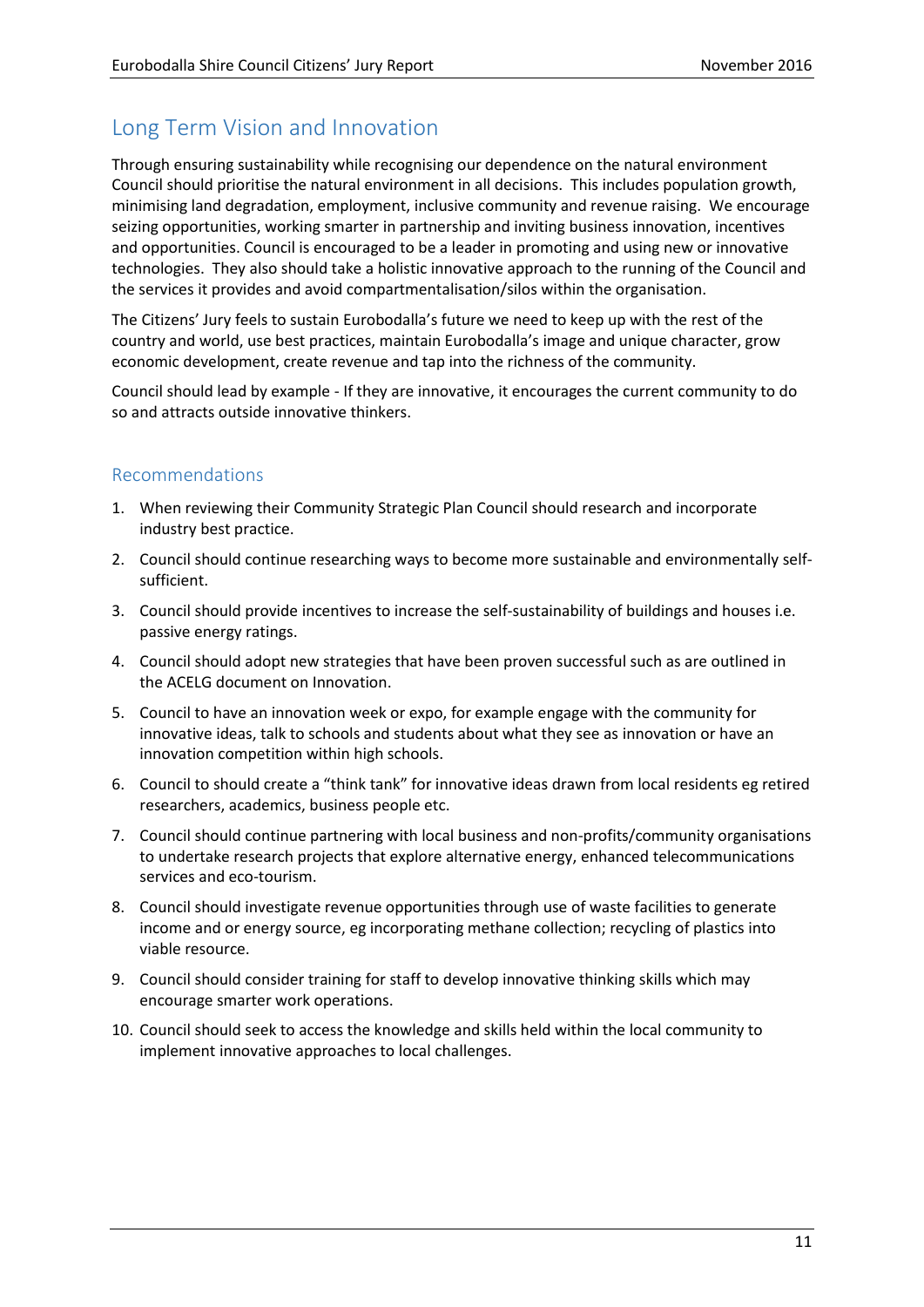# Advocacy and Facilitation

The roles of advocacy and facilitation for Eurobodalla Shire are critical to the work of Council. This includes advocating for public transport, upgrades of major roads, economic development, job creation and essential infrastructure such as the NBN.

It also includes representation to higher levels of government on behalf of business, community groups for the purpose of securing greater funding and services and to improve economic viability of the shire.

This role is undertaken within the existing staff positions.

Advocacy and facilitation is important for boosting income to this shire, which struggles with low income from rates. We need to attract investment in industry additional to tourism, in order to diversify employment opportunities. Advocacy is necessary to obtain equity of services for our regional area, for example in health, education, public transport, aboriginal reconciliation and services for disadvantaged members of the community.

It is important for Council to continually secure grants as a source of income to build new business.

The Citizens' Jury acknowledges Council has been successful in securing grant funding for capital projects, but recognises there is difficulties in securing ongoing funding for the maintenance and upkeep of assets.

- 1. Council to link with existing systems to identify grants applicable to local residents, community groups, businesses etc. and communicate this on website or directly to individuals, community groups and local businesses.
- 2. Council should continue to support community organisations to make applications to secure grants.
- 3. Council should increase their advocacy for Eurobodalla as a venue for activities like conferences and conventions (knowledge industry/business).
- 4. Council should identify new markets for local industries including tourism to supplement existing markets.
- 5. Council should more closely work with the local community to generate and demonstrate support for the issues on which they are advocating.
- 6. Council should further explore partnering opportunities with Local MPs, neighbouring councils, ALGA, local business (including non-profits), local industry bodies, community organisations working to rebuild industry and local economy. For example Sustainable Agriculture & Gardening Eurobodalla.
- 7. Council should takes a greater role in the marketing the currently available public transport services.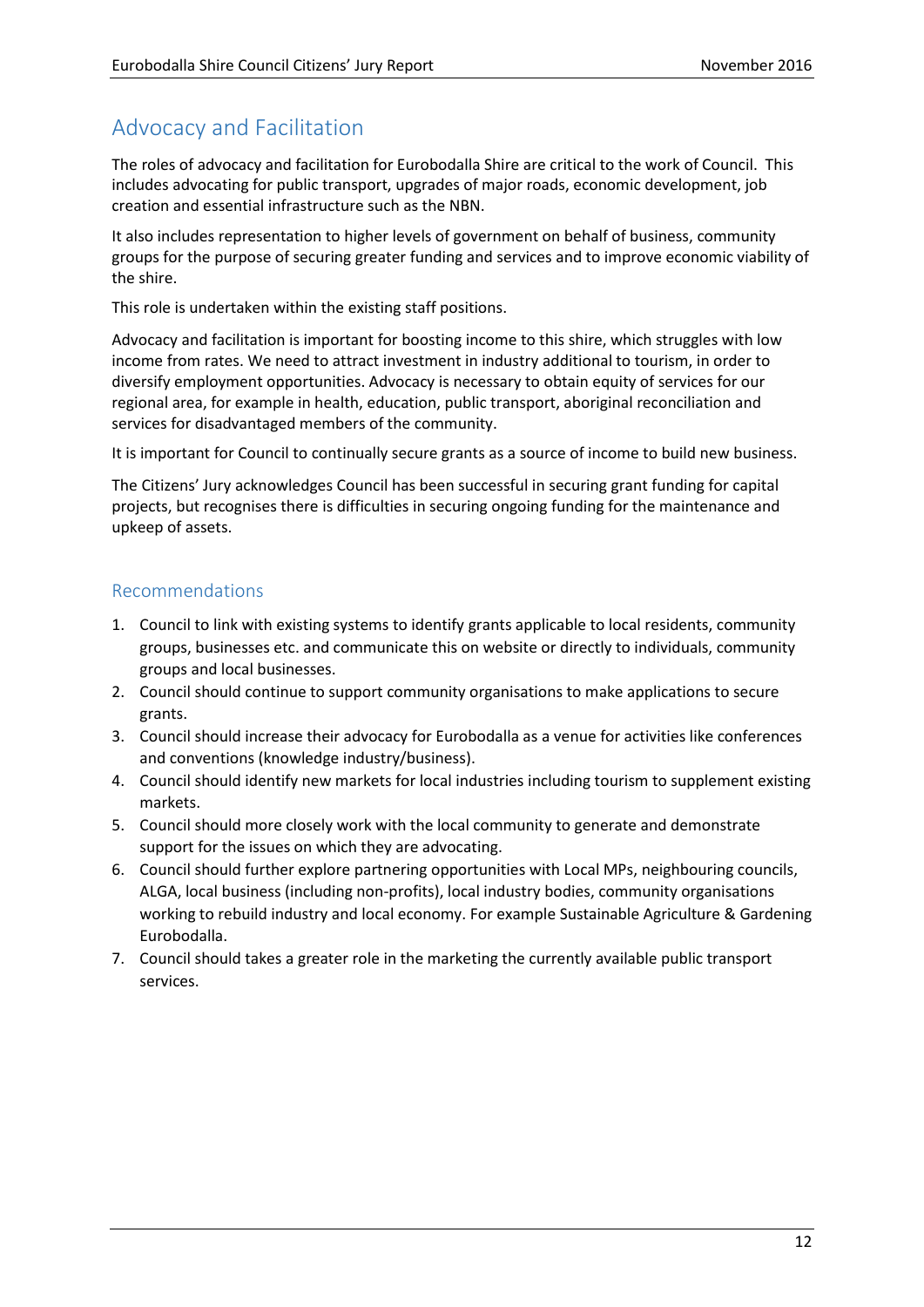## Pathways

The Citizens' Jury has identified that there is a lack of pathways and cycle ways within the Shire and we believe that this is a big issue for many residents and tourists. Pathways are particularly important for the aged and frail as well as maintaining health, activity and safety amongst community members and it is a potential growth area to attract tourists. We note that Council has an existing Pathways Strategy which is under review.

- 1. Council should prioritise an increased allocation of funding to more quickly implement the new Pathways Strategy when finalised. If Council determines it is unable to fully fund this Strategy, Council should consider alternative methods of funding.
- 2. Council should not only fund pathways that are links between shops and schools but also fund pathways that connect around the coastline to attract and improve the tourist experience.
- 3. Council should pursue opportunities in partnering with the individual communities, and how they can partner in fundraising and building and planning the paths, eg Dalmeny Deviates.
- 4. Council should seek funding a variety of sources from State and Federal Government and other partners eg institutions, residents, business, Department of Health, universities, philanthropists.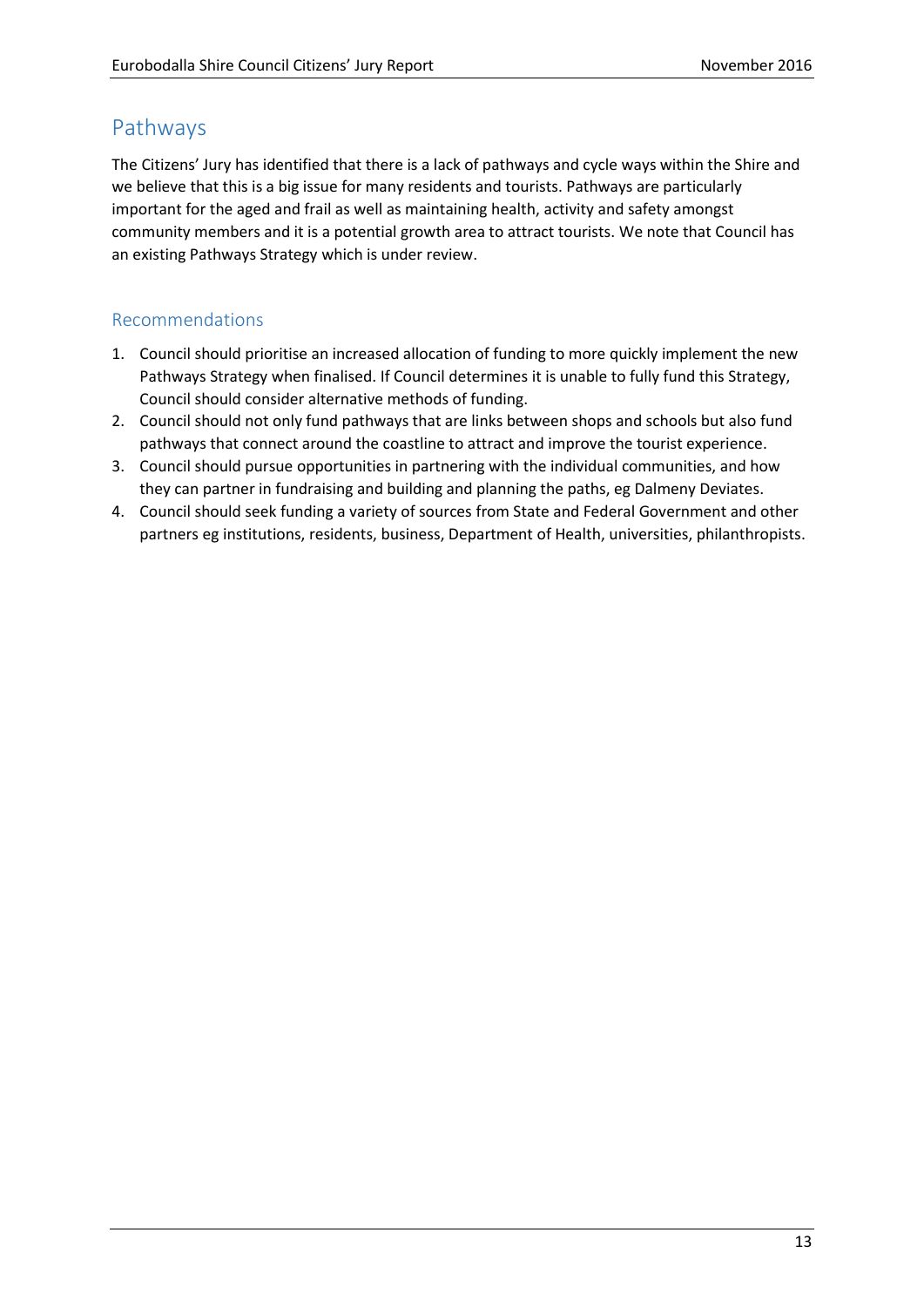## Roads, Rates and Rubbish

The Citizens' Jury believe the current level of service for roads, repairs and road rejuvenation is inadequate. For example, we believe repairs to roads should prioritise long-term solutions rather than short-term temporary fixes.

The Council's waste management services are considered excellent and we commend their continuing efforts to make improvements particularly through the use of glass crushing for road construction and polystyrene melting.

- 1. Council should invest more time lobbying State and Federal Government to meet the Council's and public's idea of how roads should be maintained and replaced.
- 2. Council should lobby the State and Federal Governments to improve the access in and out of the Shire. It is socially and economically vital to have safe access in and out of the Eurobodalla Shire.
- 3. Council should continue to lobbying State and Federal Governments for grants.
- 4. Council should more effectively plan to make road construction a single undertaking to provide significant efficiency savings. Footpaths, gutters, and roads should be rolled out in unison as a single project. Council should also incorporate water sensitive urban design.
- 5. Council should look into new innovative road surfacing methods
- 6. Council should utilise local or community involvement **before** planning changes.
- 7. Council should continue to improve and expand environmental enhancements to waste management services and facilities and use innovative technologies.
- 8. Council should maintain and improve rubbish and recycling including reclamation from hard rubbish as they are a necessary service to support the community. Council should continue researching other councils' approaches to roads and waste management.
- 9. Council should investigate additional means of collecting residential large green waste that does not fit in existing bins.
- 10. Council should develop a policy that provides temporary fee respite for residents after storms so that residential green waste will be taken to the tip and not illegally dumped.
- 11. Council should investigate opportunities to share resources (eg plant equipment) with other nearby/adjacent councils if it provide cost or efficiency advantages.
- 12. Council should investigate opportunities to improve and expand the Recycling Shop through partnering with local organisations such as the Mens' Shed and others; through operating along more commercial lines; and through expansion of items reclaimed.
- 13. Council should continue the upgrading of existing bus terminals to ensure they are identifiable, accessible and safe.